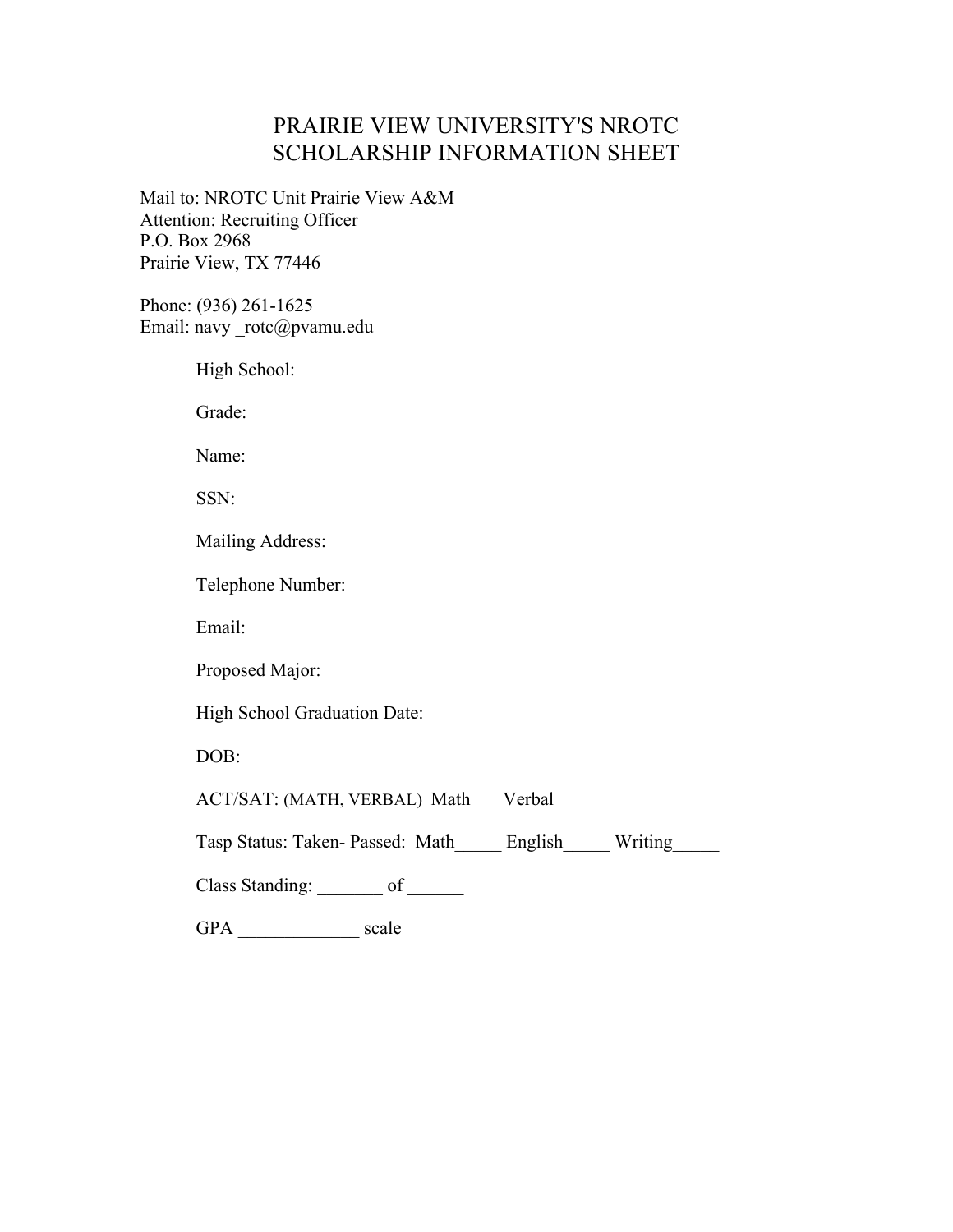Note: Indicate which classes are AP or Pre-AP \*Indicate grade achieved i.e., A+, B- C-, D+, etc.

English

| Pre-Calculus   |
|----------------|
| Calculus       |
| Algebra I & II |
| Geometry       |
| Trigonometry   |
|                |

Science Courses and Grades: Chemistry Physics Biology Physical Science

### Community Service: (Be specific about the type of community service performed)

Sports/Hobbies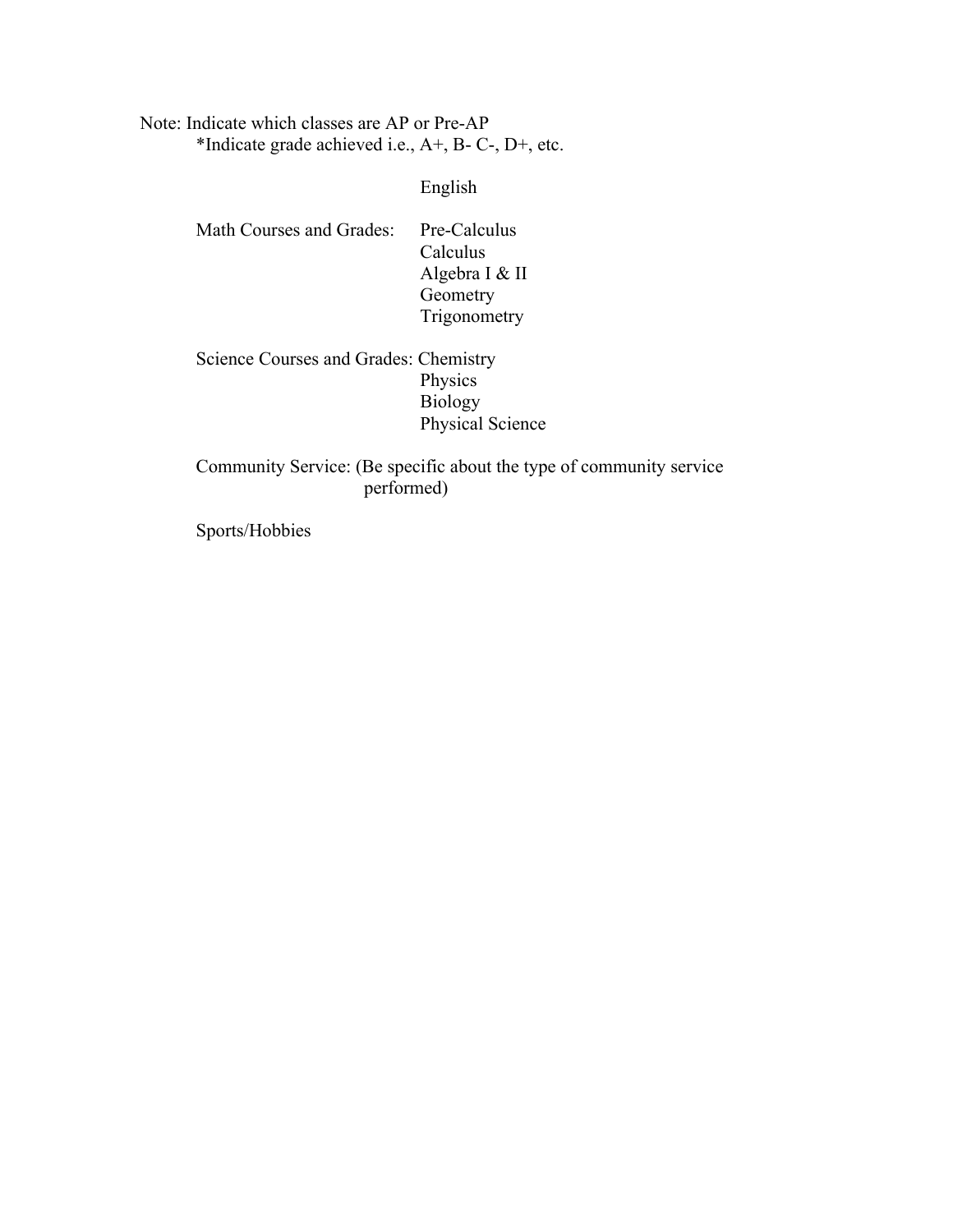Dear Potential Naval ROTC Scholarship Winner,

I am writing you to outline several aspects of the Naval ROTC program at Prairie View A&M University. The Navy is looking for outstanding students like you to lead the Navy and Marine Corps into the 21st century. The leadership of the Navy and Marine Corps comes from its officer ranks, and the purpose of the ROTC program is to develop future officers in the areas of academic excellence, leadership and management. In addition, Naval ROTC provides academic scholarships to assist outstanding students in attaining their degree. Here are three ways to compete for a NROTC Scholarship:

#### \*The National Naval ROTC Scholarship

The National Naval ROTC scholarship is designed to educate and train young men and women for service as commissioned officers in the Navy or Marine Corps. To facilitate the application process just go to the NROTC website at www.nrotc.navv.mil to research and apply. The application requirements are an SAT score of 1050-520Math/530Verbal or better or an ACT score of 44 composite-22Math/22English for Navy options. For Marine Corps options the requirements are a 1000 SAT or 45 composite ACT. The National Four-Year scholarship is highly competitive and it's highly recommended that you apply early. The National scholarship pays all tuition and fees and \$300 for books per semester and provides you with a monthly stipend of \$250 (1st), \$300 (2<sup>nd</sup>), \$350 (3<sup>rd</sup>), \$400 (4<sup>th</sup> & 5<sup>th</sup>) year in program.

#### \*HBC Scholarship

\*\*\*\*\*NOTE: Unlike the National scholarship, students compete only against themselves, so if there is a scholarship available and the student meets the requirements, she or he will normally receive a scholarship.

You can obtain an HBC scholarship via the Professor of Naval Science at Prairie View A&M University. It is designed for talented and motivated students who desire to pursue a higher education at Prairie View A&M University. If you have a high school cumulative GPA of 2.5/4.0, an SAT score of 1050 – 520 Math/530 Verbal or better or an ACT score of 44 composite – 22 Math/22 English and you show solid leadership potential, you will be eligible to compete for an HBC scholarship. The HBC scholarship pays all tuition and fees and \$300.00 for books per semester and provides you with a monthly stipend of \$250  $(1<sup>st</sup>)$ , \$300  $(2<sup>nd</sup>)$ , \$350  $(3<sup>rd</sup>)$ , \$400  $(4<sup>th</sup> \& 5<sup>th</sup>)$  year in program.

\*CNET – Controlled NROTC Scholarship (CNET is the Chief of Naval Education and Training) You can obtain a CNET-Controlled NROTC Scholarship via the Professor of Naval Science at Prairie View A&M University by enrolling at Prairie View A&M University and joining the NROTC unit at PVAMU. Similar to a walk-on scholarship in athletics, if you earn a minimum semester GPA of 2.5, pass the Navy's physical readiness test, and you exhibit leadership potential, you may be eligible to receive a CNET-Controlled Scholarship. The CNET-Controlled Scholarship pays all tuition and fees and \$300.00 for books per semester and provides you with a monthly stipend of  $$250 (1<sup>st</sup>)$ , \$300 ( $2<sup>nd</sup>$ ), \$350 ( $3<sup>rd</sup>$ ), \$400  $(4^{th} \& 5^{th})$  year in program.

#### Leadership Award

Students who participate in NROTC are eligible to receive NROTC's Leadership scholarship, which could pay up to \$1000.00 per semester. The award is based on a student's overall NROTC participation, aptitude, military and academic performance.

Information regarding Prairie View University can be found at www.pvamu.edu. This site also includes information on our Naval ROTC Unit. The Navy has numerous career opportunities for outstanding students. If students, parents or administrators have any questions regarding scholarships, Naval ROTC or Navy Officer careers contact PVAMU's NROTC Recruiter at (936) 261-1625 or navy rotc@pvamu.edu. We will be more than happy to answer any questions you may have. We hope to see you at our Naval ROTC Unit.

### *PVAMU NROTC Recruiter*